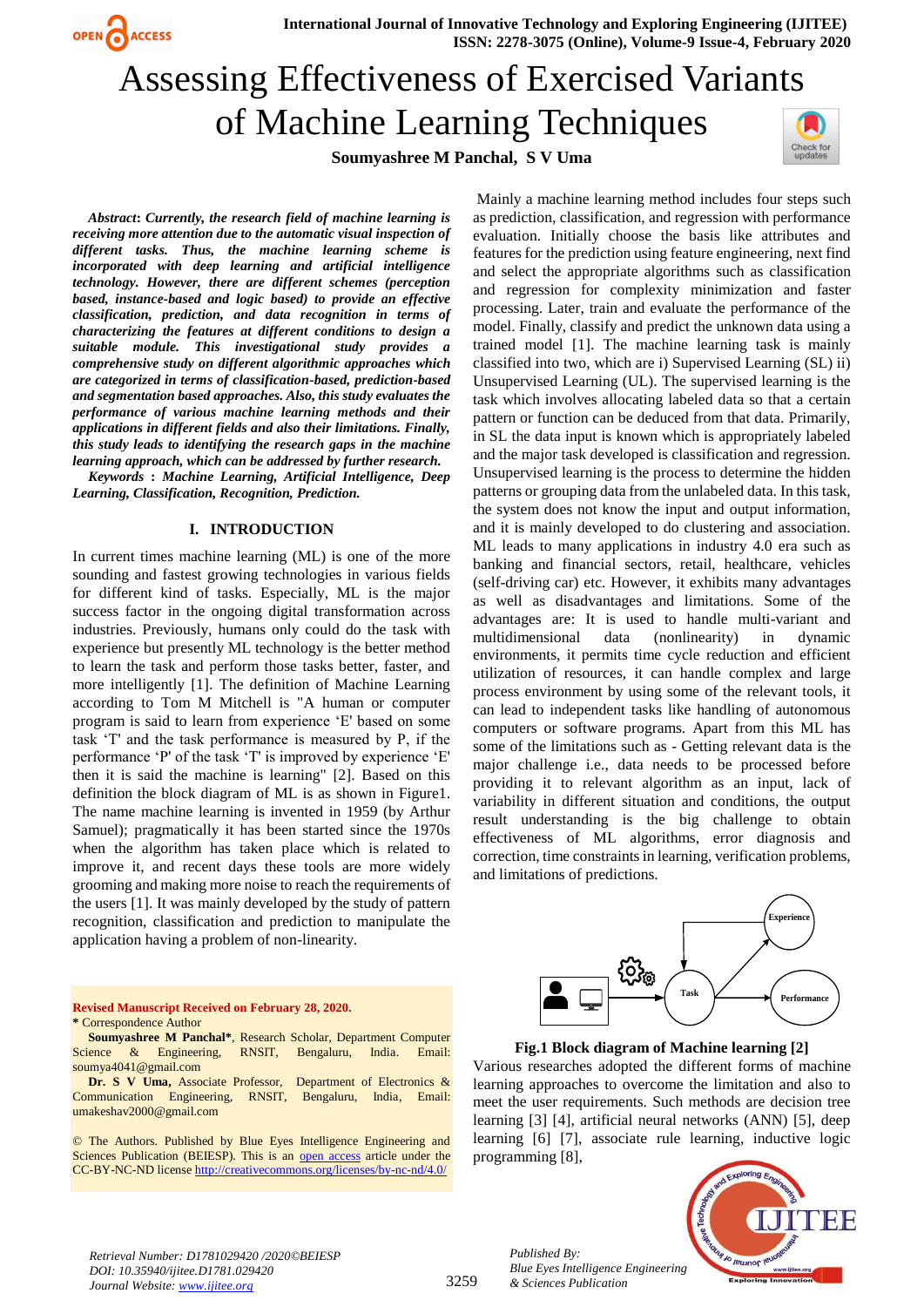support vector machine [9][10], clustering [11], reinforcement learning[12][13], bayesian network [14], similarity and metric learning, genetic algorithm and rule-based machine learning. Most of the researches have not reached the benchmark that has been observed by the study of literature with various kinds of limitations. This survey paper briefly explains different research techniques and future research direction of ML to obtain user- usefulness and user -possibility.

The structure of this survey study can be organized as: section II illustrates the related work in machine learning and section III presents the machine learning types along with more popularly used techniques. Section IV explains the algorithms commonly used in machine learning process. Further, the evaluation of machine learning using mathematical model is expressed in section V. The trends of ML tool and Matlab programming language and applications are illustrated in section VI and VII. The machine learning research trends are dealt in section VIII followed by the research gap in section IX. Finally the study is concluded in section X.

#### **II. RELATED WORK**

This section discusses the prior research study on supervised and unsupervised learning to improve the performance of machine learning.

The supervised learning schemes are expressed in many of the research studies as illustrated below:

Wu et al. [15] have presented supervised learning (Weakly and Semi-supervised) for multi-label image annotation. There are three types of algorithms weakly supervised; semi-supervised and weakly semi-supervised which have been adapted for image labeling and image annotation. The method was evaluated by considering convolutional neural networks and benchmark datasets for multi-label image description. The performance of the presented method is calculated by comparing the outcome with other existing methods like softmax, pairwise ranking, WARP, W<sup>2</sup>PR, WeSed. The extensive comparative analysis shows that the presented technique (WeSed) excels better outcome with respect to both labeled and unlabeled image annotation.

#### **Scope of applicability of [15]: Image Annotation**

Li et al. [16] have proposed an efficient design exploration (DSE) method for semi-supervised ensemble learning (SSEL) using Latin cube sampling technique. The method is evaluated based on SSEL by considering some benchmarks and hence the present method shows enhanced performance by reducing time, cost and accuracy enhancement. The prediction accuracy was tabulated in terms of RMAE (Root Mean Absolute Error), MSE by comparing the previous related method based on ANN and SVM.

Mera and Branch [17] have discussed the various techniques and algorithms for class imbalance learning problems on automatic visual inspection. The traditional machine learning which is trained with imbalance set of data that influenced towards only majority classes; hence it will produce poor performance towards minority class. Thus, this method has given better directions to the researchers for a further research study on this context.

### **Scope of applicability of [17]: Automatic visual inspection**

Liu et al. [18] have introduced an ensemble learning method a random forest construction (RFC) with small size dataset for classification in a different kind of application in machine learning. The problem of semi-supervised node splitting (SSNS) is addressed and solved by adopting three criteria or methods such as SSNS with a kernel based density approximation, AMISE (Asymptotic Mean Integrated Square Error) based Bandwidth selection and density estimation on low dimensional subspace. The experimental results of the proposed method provide more efficient results which highlight many applications: data classification, object and scene categorization, face recognition, image segmentation, etc. The performance of this experimental study was calculated by comparing the present method with other existing methods.

#### **Scope of applicability of [18]: Computer vision application**

Reynen and Audet [19] have presented a supervised machine learning (SML) on a network scale which utilizes event classification and detection at different network sizes and settings. The methodology adopted for feature classification which describes the feature selection and creation, and many machine learning applications.

Similarly, the event detection is considered as the extension of event classification where the addition of the reversed class, time series probability calculation, and association algorithm are utilized. The present method is efficiently detected and classifies the events (like blast and earthquake) using chosen data sets. It also finds the station and network accuracy, and detection summary in Oklahoma, and US state.

### **Scope of applicability of [19]: Detection of seismic event detection and classification**

Champigotto et al. [20] have proposed an active learning Pareto (ALP) front which recovers a different kind of multi-objective optimization problem. The ALP algorithms with various approaches and framework of the model have been briefly discussed.

It also discusses the process of learning for a regression task. The experimental result of ALP provides efficient and accurate Pareto front approximation with less computational complexity compared to other existing methods.

#### **Scope of applicability of [20]: Application associated with uncertainty sampling principal**

Long et al. [21] have introduced a deep learning transferable representation with joint learning for enabling the scalable domain adaption.

The framework of scalable domain adaption network contains multi-kernel maximum mean discrepancy, transfer de-noising auto encoder and transfer deep learning. This method utilized a linear time learning algorithm; it represented by considering the kernel network parameter, learning the kernel parameter and generalizing error analysis.

In the experiment, the author has used some of the datasets or tasks like the multi-domain sentiment, email spam filtering, new group classification, visual object recognition and the evaluation results of these has been calculated. The proposed framework gives a high performance as compared with other related state-of-the-art methods.



*Retrieval Number: D1781029420 /2020©BEIESP DOI: 10.35940/ijitee.D1781.029420 Journal Website: www.ijitee.org*

3260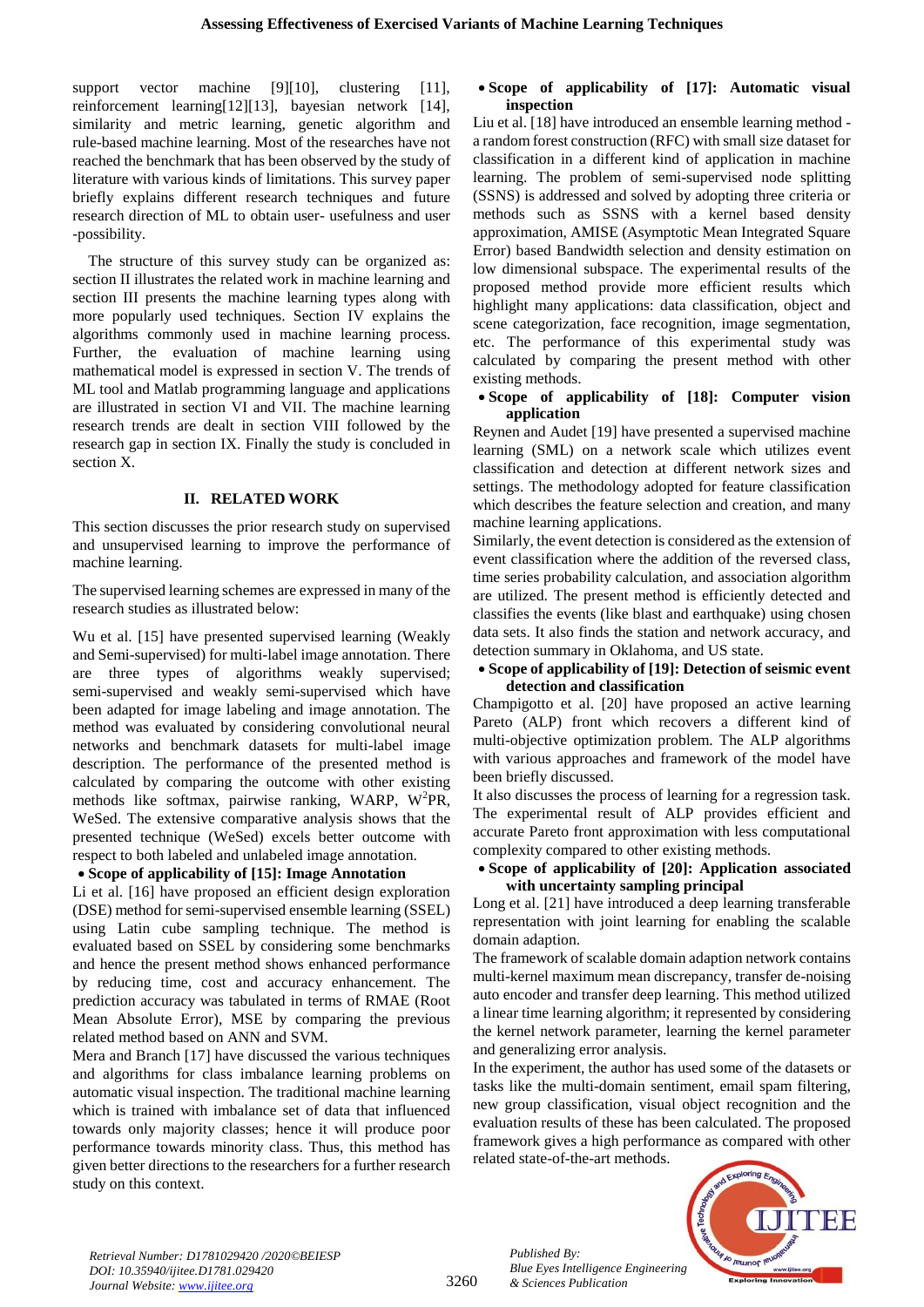

 **Scope of applicability of [21]: Text mining application** Kemker and Kanan [22] have presented self-taught learning for image classification. This method is unsupervised learning, i.e., self-taught learning which allows learning the features from the unlabeled hyperspectral image (HSI). The model is trained with more number of unlabeled data sets which are differing from the target data sets. The framework of the method uses two learning approaches such as shallow approach which helps for independent component analysis, and the next one is stacked convolutional encoder in three layers. The present scheme is evaluated on several benchmark datasets (HSI), and it provides superior performance.

#### **Scope of applicability of [22]: Image classification**

The work carried out by Nikhol [23] has introduced the autonomous robotic palpation using SML for segmenting hard inclusion in soft tissue. In the process, the system utilizes a Markov random model and EM (Expectation Maximization) algorithm for accurate classification. The outcome of the addressed method is segmented and classified results with high specificity and sensitivity.

#### *Scope of applicability of [23]: Biomedical system*

The satellite image classification using the convolution neural network is presented in Lunga et al. [24]. The author has considered the interactive learning mapping workflow based on various multiple modules to append a CNN model for better classification. There are many sub-modules presented – hashing modules are used to diminish the error or redundancy and noisy input samples from the randomly selected instances, and the ranking module is utilized to reduce the dominance of source from the marker field. The experimental results are conducted based on conditions or image characteristics such as multangular, multisensory, and it provides high precision performance compared to the other related model.

#### **Scope of applicability of [24]: Image classification**

Similarly, the image classification or factorization is proposed in Gonen and Kaski [25] where the Kernel bases Bayesian Matrix are used for classification of data. The method introduces two scenarios- computing an Efficient Vibrational Approximation (EVA) system with the help of probabilistic model and Coupling Matrix Factorization (CMF) using multiple kernels learning to collect all the information from the multiple sides for integrating into the model. The performance of the exhibited method calculated and compared with the five other related works which shows a less hamming loss with efficient results.

#### **Scope of applicability of [25]: Image in painting and bio-informatics application**

The unsupervised learning schemes are expressed in many of the research studies which are illustrated below.

Zitlau et al., [26], introduces a stacking that is one of the machine learning techniques for estimating the photometric redshift. The stacking method for finding the benefits are applied to the unsupervised and supervised learning based on self-organized maps (SOM) and decision trees methods. Also, by boosting the stacking algorithm by applying to an AdaBoost, this shows that the ratio of improvement shrinks with reducing computational cost.

#### **Scope of applicability of [26]: Analysis of photometric and spectrometric data**

Graff et al. [27], presents a SKYNET which is neural network training tool used for machine learning astronomy. This network is more efficient and robust to train large feed

forward neural network, auto encoder and to choose the number of hidden layers and nodes. It provides a wide range of application in supervised and unsupervised learning such as classification, clustering, dimensionality reduction, and regression, etc.

#### **Scope of applicability of [27]: Astronomy**

Filippo et al. [28], presents a machine learning technique using resource management algorithms for multi-stage video streaming by the quality of experience. In video classification, machine learning utilizes the combination of both unsupervised and supervised approaches for automatic quality of extraction of the unknown video stream by using Boltzmann restriction machine and the linear classifier. The performance analysis of the resource management and video admission control algorithms provides a high quality of service to the end user.

 **Scope of applicability of [28]: Dynamic video streaming** Giacoumidis et al. [29], introduces machine learning based unsupervised clustering for coherent multicarrier single or multi-channel signal (coherent optical OFDM) to tackle nonlinearities. The machine learning clustering (MLC) algorithm utilizes hierarchical clustering and Fuzzy logic C-mean clustering for coherent optical OFDM. The experimental results by taking the setup of OFDM equipped with clustering and the performance of this method is measured by comparing with all MLC algorithms, F-SVM, ANN, and IVSTF.

#### **Scope of applicability of [29]: OFDM system**

Ge et al. [30], discusses the data mining and analytics applications in industries over the past decades. The methodology has the following steps: data preparation, data pre-processing, model selection, and training and performance evaluation. The machine learning (ML) is the key role of this process; the author has discussed eight unsupervised learning, ten supervised learning, and semi-supervised learning applications. Also, it provides the perspectives for future researches on this.

#### **Scope of applicability of [30]: Process industry**

Abdelgayed et al. [31], presents a semi-supervised machine learning approach which handles mixed data (unlabeled and labeled data) for fault classification in both the transmission and distribution systems by considering the microgrids. In the process the system utilizes a discrete wavelet transform for extracting the hidden features of voltage and current waveform; harmony search algorithm also applied for finding the optimal wavelet parameter. Experimental results of the present method provide high performance in terms of flexibility, additivity, and accuracy.

#### **Scope of applicability of [31]: Fault classification and object detection in distribution system**

The feature classification of data based on unsupervised learning is presented in Dao Lam [32] where the Radial Basis Function (RBF) and graphics processor are used to improve the speed and accuracy. The features are learned through the unsupervised learning model then that features are trained by RBF- Extreme learning model.The kernel based Customized Unified Device (CUD) architecture is established to enhance the speed of the RBF computation further. The results of the introduced method achieve high accuracy and speed of taken data set.



*Retrieval Number: D1781029420 /2020©BEIESP DOI: 10.35940/ijitee.D1781.029420 Journal Website: www.ijitee.org*

*Published By:*

*& Sciences Publication*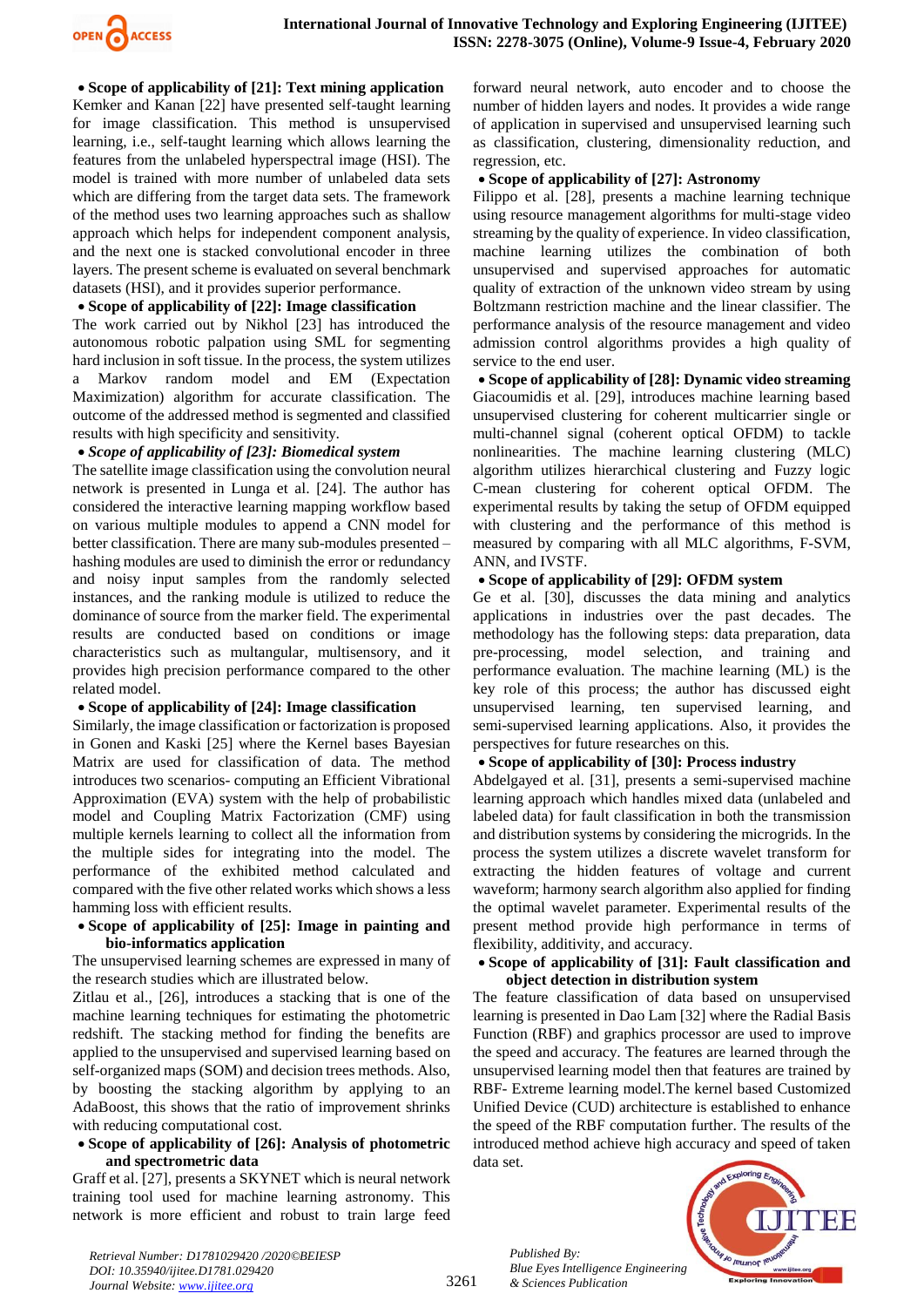#### **Scope of applicability of [32]: image classification and object detection**

The investigations of spectrum occupancy in cognitive radio using various machine learning methods are presented prior research study of Azmat and Chen [33]. Both supervised and unsupervised learning technique is used such as decision tree, SVM, Hidden Markov Model (HMM) to calculate the most substantial classification accuracy with the best scheme. Based on the experimental result the SVM classifier is one step forward among the all supervised and unsupervised classification.

#### **Scope of applicability of [33]: Cognitive radio**

The research works of Zang et al. [34] have introduced the deep learning model for feature learning (unsupervised learning) of big data. The method used a tensor for computing the multifaceted correlation of heterogeneous data. The High Order Back Propagation Model (HBP) is used to train the parameter of the presented model. The performance of the presented method is calculated by comparing the present results with other methods such as an auto encoder and multimodal deep learning by considering four data sets.

#### **Scope of applicability of [34]: Feature learning on heterogeneous data**

#### **III. MACHINE LEARNING AND APPROACHES**

The ML requires many techniques for a separate class of learning. An appropriate example of machine learning, the teacher teaches a subject to a student; the student will learn the subject day by day with some previous learning experience. If the student is learning and performance is enhanced then conclude that teacher's teaching method is efficient or call it as student is learning. Otherwise, a method of teaching has to be changed; such that student will learn fast with less period of time. Machine learning employs two types of learning methods such as Supervised and Unsupervised learning; Figure 2 shows the classification of ML with different techniques.



## **Fig.2 Machine Learning Approaches [1]**

#### **A. Supervised Learning (SL)**

Supervised Learning in which input or training data has predetermined label (e.g.: positive/negative, true/false, spam/not spam) with the correct output of that data. This task is like, giving some task or problem to a student with their solutions and tell them to figure out or solve other similar kinds of problems. It contains classification and regression algorithm. Classification algorithms, which take as input dataset and take a class of each section of data, therefore, computer, can learn the task for classifying novel data. The classification employs logic regression, support vector machines, classification trees, artificial neural network (ANNs), random forests, and other related algorithms. Similarly, regression algorithms predict a value of an object's characteristics to perform process [35] [36]. This algorithm includes linear regression, fuzzy logic, decision trees, ANNs, Bayesian network [37].

#### **B. Unsupervised Learning (UL)**

Unsupervised learning in which training data or inputs are unlabeled, i.e., the training set have data, but it does not contain solutions; hence computer has to find the solution by own. In this, it's like a set of pattern giving to a student and tells them to calculate or figure out the underlying themes that produced the pattern.

It contains clustering and association or dimensionality reduction algorithm [38]. Clustering algorithms that take input as a dataset covering with all different dimensions, then it partitions into cluster satisfying certain conditions. Some of the well-used algorithms in this method are a k-mean cluster that helps to partition the dataset hence each observation lies closest to the mean of its cluster [39]. There are some other clustering techniques, Gaussian mixture modeling, hierarchical clustering, genetic algorithms, and ANNs [40]. Next one is association or dimensionality reduction algorithm which takes the dataset that covers various kinds of dimensions then projects the data to fewer dimensions. These smaller dimensions are trying to capture the fundamental aspects of data.

This algorithm includes tensor reduction, random projection, multidimensional statistics, principal components analysis, and ANN.

#### **IV. ALGORITHMS GROUPED BY SIMILARITY**

This section, briefly explains the algorithms [41-47] which are utilized in the ML process.



*Retrieval Number: D1781029420 /2020©BEIESP DOI: 10.35940/ijitee.D1781.029420 Journal Website: www.ijitee.org*

*Published By:*

*& Sciences Publication*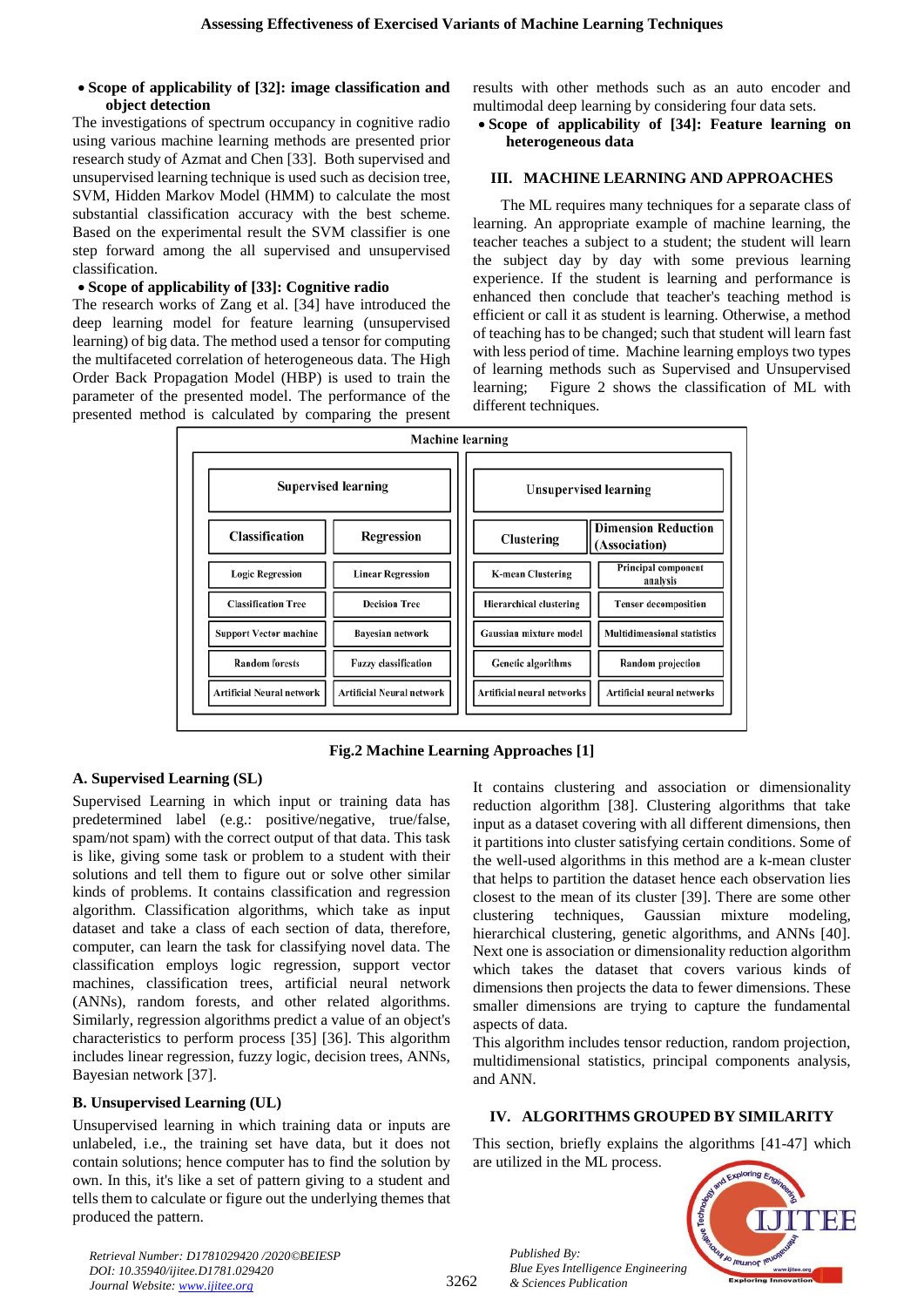

#### **A. Regression Algorithms**

Regression analysis is the process of modeling the relationship between each variable, or it is a part of predictive analytics which exploits the co-relation between dependent and independent variables. Some of the mainly used regression models are: linear regression, logistic regression, multi-adaptive regression, stepwise regression, locally estimated scattered smoothing and so on.

#### **B. Instance-based Algorithms**

This algorithm is one kind of memory or instance-based learning model stores instance of training data instead of developing a precise description of the target function. It performs whenever new issues or problems arrive, and it is examined in accordance with saved memory or instances to find and predict the required goal function value. Also, it takes a new value and stores it whenever it feels that is better than the former. Hence this is known as 'Winner-take-all-method.' Example learning vector quantization, k-near neighbor, locally weighted learning, self-organized map, etc.

#### **C. Regularization Algorithm**

It is the process of counteracting over fitting, or it is used to abate the outliers. This algorithm acts as a powerful modification which is augmented with other existing machine learning models like a regressive model. Mainly, it used to smooth up the regression line by criticizing any bent of the curve which helping to try to match the outliers. There are some examples of ridge regression, least absolute shrinkage, and selection operator, least-angle regression, elastic net, etc.

#### **D. Decision Tree Algorithms**

Decision tree method is one of the most significant branches of inductive learning which is more widely used in different types of application of machine learning. It plays for extracting classification knowledge from the set of feature-based instances. According to the heuristic information, it will create a decision tree from the instance table, and by using a set of rules, it will classify some instances. In the construction of the decision tree, different methods have been adopted. For generating this, first, consider root node of the tree, and then split this into sub-node using some heuristic information. It will repeat until the existence of a leaf node.

#### **E. Support Vector Machine (SVM)**

Support vector machine is a supervised learning model with different associated algorithms, and it is one of the accurate and robust methods in machine learning for feature classification and regression of data. The support vector classification is based on boundaries; it separates the data into two groups from the set of instances based on the different feature. It supports both linear and nonlinear classifications and binary and multiclass classification. In the process of classification, the input vector first located into the hyperplane, based on the feature which falls one class of data into one side of the hyperplane and position of other class of data that fall into other side of the hyperplane. In case the data are not linearly separable then it goes to kernel functions to map them into higher dimensional spaces hence they separate accurately.

#### **F. Bayesian Algorithms**

It is one of the groups of machine learning algorithm that employs Bayes' theorem is used to solve the problems like classification and regression. There are some examples like Gaussian native Bayes, Bayesian Belief network, Multinomial native Bayes, etc.

#### **G. Clustering Algorithms**

Clustering is the method of placing similar data objects into clusters based on data similarities. This is one the more appropriate and frequently used unsupervised learning techniques. The algorithm can be characterized into seven groups like graph-based clustering algorithm, a hierarchical clustering algorithm, partitioning clustering algorithm, grid-based clustering, density-based clustering, combinational clustering, and model-based.

#### **H. Deep Learning Algorithms**

This is the more modernized version of ANN's which is used to a plentiful supply of data today. It is a part of machine learning that helps to solve semi-supervised learning problems where the data is not classified or unlabeled. There are some examples of principal component analysis, linear discriminant analysis, Sammon mapping, Quadratic Discriminant Analysis, etc.

#### **I. Dimensionality Reduction Algorithms**

It is the method of minimizing the larger size of data sets into most relevant user data, or it is used to minimize the unwanted noise signal which gives a high dimensionality numerous features that help to improve supervised learning for classification of data more appropriately. Some of the dimension reduction approaches are namely non-negative matrix factorization, auto encoder, principal components analysis, and random projection, etc.

#### **J. Ensemble Algorithms**

It is the combination of multi-learning schemes to boost up or improve the machine learning capability and accuracy. There are some examples like Adaboost, random forest, bootstrapped aggregation, gradient boosting machines, extremely randomized trees, gradient boosting regression tree, etc.

#### **V. EVALUATION OF MACHINE LEARNING**

In the machine-learning mission, the evaluation models are an important section. Both same types of machine learning and different types of machine learning mission have various evaluation indicators and each with different importance (classification, clustering, and regression) [48]. The classification results are described accurately by using confusion matrix which shown in table 1. It shows whether correctly classified or incorrectly classified and distinguishes classes for binary and n classification, i.e. 2\*2 and n\*n matrix [49].

| Table 1 Confusion matrix [49] |  |  |  |
|-------------------------------|--|--|--|
|-------------------------------|--|--|--|

|                                         | $1.4010 \pm 0.01114010 \pm 0.011111$      |                                                                                    |
|-----------------------------------------|-------------------------------------------|------------------------------------------------------------------------------------|
|                                         | <b>Predicted as Positive</b>              | <b>Predicted as Negative</b>                                                       |
| Positive Label                          | TP (True Positive)                        | FN(False Negative)                                                                 |
| Negative Label                          | FP (False Positive)                       | T(True Negative)                                                                   |
| Published By:<br>& Sciences Publication | <b>Blue Eyes Intelligence Engineering</b> | <b>CONSTRUCTION OF STRAIGHTS</b><br>www.ijitee.org.<br><b>Exploring Innovation</b> |

*Retrieval Number: D1781029420 /2020©BEIESP DOI: 10.35940/ijitee.D1781.029420 Journal Website: www.ijitee.org*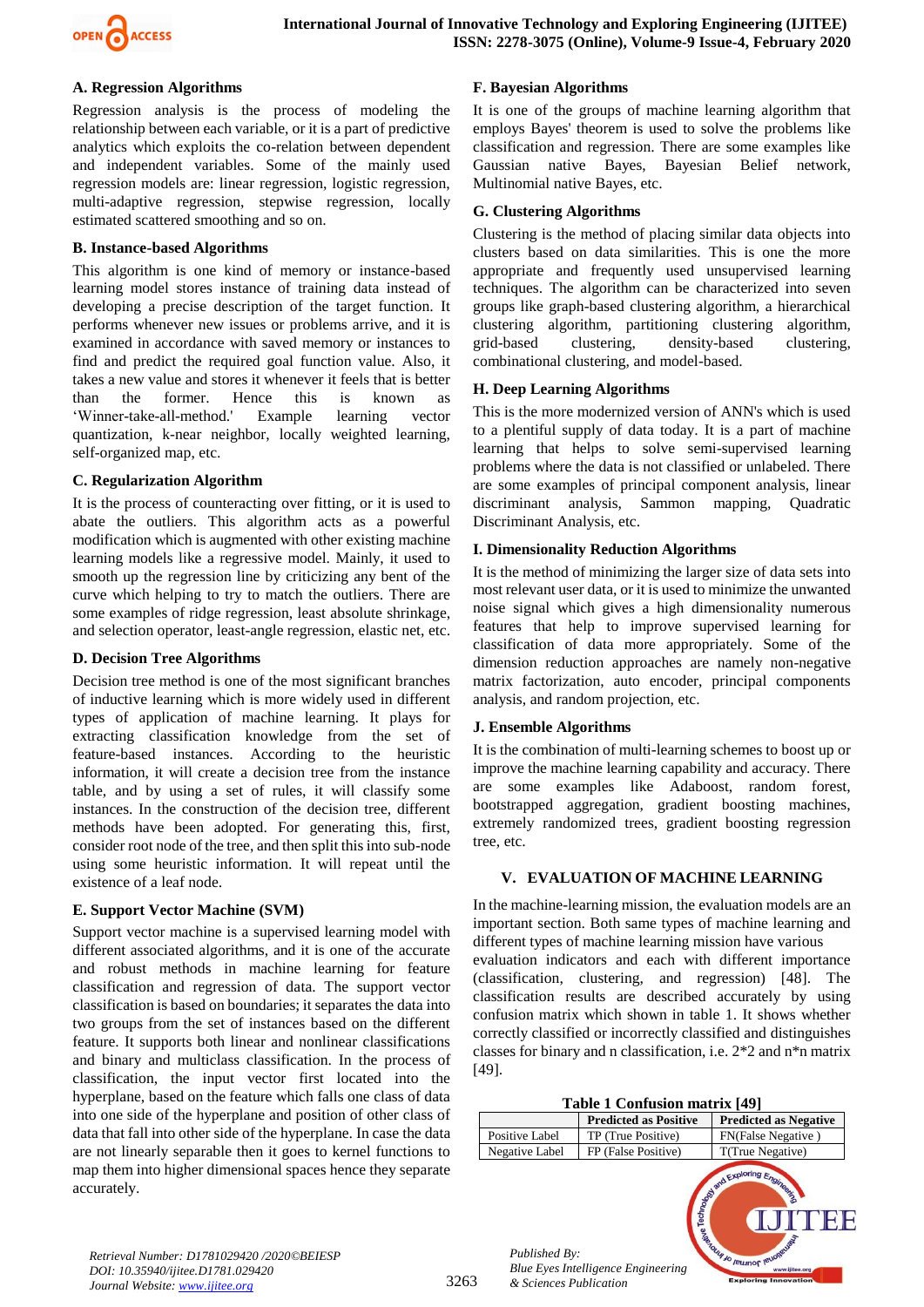The results for binary classification can be divided into four categories which are shown in table 1. The first one is true positive (TP) in which the model classifies only the positive samples. In True Negative (FN) only negative samples are classified by the model.

However, in False Negative, the model has misclassified the positive samples, and in false positive, negative data are misclassified by the model. The different performance metric is calculating using confusion metric is:-

#### **A. Accuracy**

It is calculated by the ratio of a number of accurately classified samples to the total number of samples taken for a given set of test data. If classes are measured or balance properly this is good measure and metric is useful or else it is not a useful metric. i.e. (TP+TN)/(TP+FP+TN+FN).

#### **B. Precision**

It is calculated by considering the ratio of correctly detected data to the actual detected items, i.e.,  $TP/(TP + FP)$ .

Sensitivity (True positive rate): It used to calculate the ratio of all correctly detected data to the all what are the items should be detected; (TPR):  $TP/ (TP + FN)$ .

#### **C. FNR (False Negative Rate)**

The ratio between the total numbers of misclassified positive items to the total number of positive items taken is FNR, i.e.,  $FN/ (TP + FN)$ . FPR (False Positive Rate): The ratio taken between the numbers of misclassified negative samples to the total number of negative samples. i.e. FP/ (FP + TN).

#### **D. TNR (True Negative Rate)**

The ratio between the true negative samples to the total number of negative samples occurred, i.e., TN/ (TN + FN).

#### **E. F1 Score**

It used to calculate the harmonic mean of precision value by  $2*TP/(2*TP + FN + FP).$ 

#### **VI. TRENDS OF MACHINE LEARNING TOOLS AND MATLAB USABILITY**

The essential tools are must be able to do the multiple tasks at a time such as multiple incoming data processing, able to do the communication with the data sets while analysis of the results, it has a capacity to connect to the other software for sending and receiving the data, and the collaboration option would be there for user communication.

Thus machine learning tools are used in data analysists, visualization, and network modeling to design a suitable model. There are different kinds of machine learning tools are utilized to improve the performance of the system as well as to reach the user requires more vastly.

#### **A. Sci Kit**

It is one of the machine learning libraries for machine learning programming. This tool includes all ML model where linear and logistic regressors to SVM or random forests classifier. Also, it has to preprocess method toolboxes such as dimensionality minimization and feature selection, etc.

#### **B. Tensor Flow**

It is a software library provided in open source for numerical computation with greater performance. The architecture is flexible so that it allows easy computational arrangement over different platforms like CPUs, TPUs and GPUs, and from the desktop to edge devices or mobiles through the server. It is giving more support for both deep learning and machine learning, and more vastly using in scientific fields.

#### **C. Mahout**

Mahout is used to creating implementations of machine learning algorithms both scalable and distributed that are focused in the fields of 3 C's, i.e. classification, clustering, and collaborative filtering. It allows applications to evaluate large sets of data efficiently and in short time duration. Mahout algorithms work in a distributed environment as it is written on top of Hadoop.

#### **D. Keras**

Keras is a library written for Python. Keras is user-friendly, modular, and extensible and allows fast experimentation with deep neural networks. Keras reduces the number of events required for common use cases and also offers clear and actionable response upon user error.

#### **E. MATLAB**

Matlab is one of the most efficient languages for computing complicated mathematical equation or mathematical modeling for technical computation. Mathematical expressions like arrays or matrix can express easily compared to other languages like python instead of expressing through another generalized programming [50]. For example in python matrix math requires function call, unnatural operators and difficult to tracking various size of the array. However, in Matlab, it can show the computational mathematics very natural way. Python will give lack of reliability in scientific computing environments. So the scientist and engineers prefer Matlab language to work based on their requirements. Hence it Matlab is more efficient language to machine learning for predictive metrology [50]. Matlab toolbox will provide function and capability of whatever needed but python provide some authorized packages for the various operation of engineering, and it varies their quality and capability. So, Matlab will complete the task more easily, and accurately than with other custom programming language. It also helps to automate the whole path from research to production based on their workflow (appropriate implementation). In python, it requires overlapping and conflicting add-ons to get absolute performance. So, it concludes that the Matlab is a very faster programming language in data computation, visualization, and engineering calculation. It gives an appropriate route for machine learning to perform tremendously.

#### **VII. MACHINE LEARNING APPLICATION TRENDS**

#### **A. ML Application Trends**

Currently, many applications use machine learning as a base technology.



*Retrieval Number: D1781029420 /2020©BEIESP DOI: 10.35940/ijitee.D1781.029420 Journal Website: www.ijitee.org*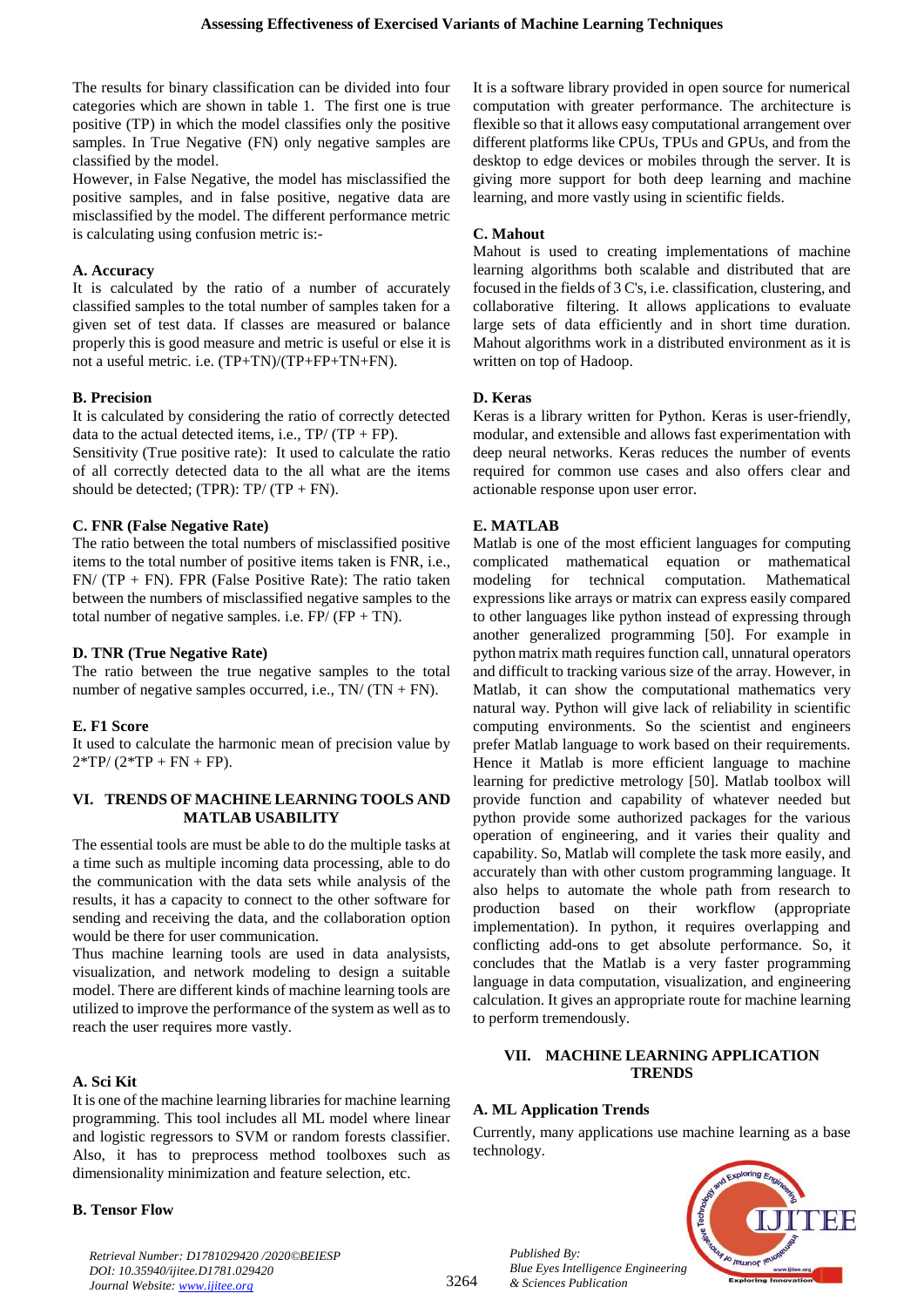

The machine learning technique contains many parts such as data classification, recognition, and prediction which are more applicable to data security, financial and marketing, business, etc. which makes the user easy hence it helps to reach the user requirements very vastly. Some of the machine learning applications are collected and briefly explained below based on the prior research efforts.

## **B. Multi-Label Image Annotation**

The several existing research contributes an image application by considering multi techniques and algorithms. The work conducted by Ding et al. [51] has introduced the context-aware multi-instance multi-label learning method for image annotation. The method is providing different image annotation application such as video annotation, gene pattern annotation, sensitive multimedia detection and relation extraction in natural language processing. Similarly, the automatic image annotation is discussed in Sanghi et al. [52] where according to the given input keyword the image should be obtained. The KNN (K-Nearest Neighbor) algorithm is addressed to present a multi-label image annotation. The method is very useful in effective urban planning (water, land, residential area distribution). The same efforts are applied in Tian et al.[53] to overcome the annotation problem by addressing the multi-label learning technique and sparse representation. Also, the multi-label algorithm with posterior principle is proposed to obtain the unlabeled image tags. Sometimes the data sets contain unlabeled data with some labeled data, and weakly labeled data are also trained and learned for image annotation, the work is carried out by Wu et al. [54].

## **C. Face Recognition**

The face recognition is used in security purpose, finding the human age, emotion recognition, etc. The study conducted by Li [55] has presented the face age recognition using Local Pattern Selection (LPS) Scheme. The method first based on LPS the intra user dissimilarity in the pattern is reduced, so based on the outcome the visual information at high-level information is collected. Hence the face aging information is obtained. The same kind of work face emotion recognition is presented using extreme Sparse Learning Method (ESLM) is introduced in Shojaeilangari [56]. The method contains extreme learning machine with sparse reconstruction character to provide an exact classification in the noisy region. The similar study is shown in Bouchaffra [57] to recognize an age-invariant face. Some of the case the face recognition is a difficult task in the various pose. So pose tolerant recognition presented in Abiantun et al. [58] by sparse feature extraction. The 3D generic elastic model and sparse extraction method are addressed to match among the non-frontal images of angle variation.

# **D. Speaker Recognition or Classification**

The speaker recognition and classification in the different situation such as emotion, laughing, and speech, etc. are characterized using different techniques and algorithms. The research study of Dileep [59] has introduced the class independent Gaussian mixture model (CI-GMM) with intermediate match kernel (IMK) for classifying different length patterns. It performed well in speech emotion recognition as well as the identification of the speaker. The speaker verification research work conducted by Zhang [60]

where SVM training and GMM used for feature extraction. It performed in both high and low-level speaker verification. The multi-speaker tracking task using SVM, and dictionary learning and identity model is presented in Barnard and Koniusz [61]. In this, the speaker tracking is done by considering some moving pedestrian datasets.

### **VIII. RESULTS OBTAINED FROM RESEARCH TRENDS ON MACHINE LEARNING**

This section evolves with the discussion of collected data from IEEE publication. These data were cited from IEEE Xplore digital library on 4 September 2018 at 5:30 PM (IST). The research publication details from IEEE Xplore is obtained by giving keywords "Supervised learning" Type 1and "Unsupervised Learning" Type 2. The type-1 keyboard results give the existing research trends in machine learning with different technique adapted in supervised learning for classification, recognition, and prediction, while type-2 key results extend the existing research trends in machine learning of unsupervised learning with different techniques is used. The following figure 3 indicates the research trends in the IEEE publication. Similarly table 2 shows that the research trends in the IEEE publication in the tabular form. Table 2 Evisting Research Trends from

| <b>S.I. No.</b> | IEEE               | <b>Supervised</b> | <b>Unsupervised</b> |
|-----------------|--------------------|-------------------|---------------------|
|                 | <b>Publication</b> | Learning          | Learning            |
|                 | Conferences        | 6440              | 6721                |
| 2               | <b>Books</b>       | 80                | 38                  |
| $\overline{3}$  | and<br>Journals    | 1349              | 1342                |
|                 | Magazines          |                   |                     |
| 4               | Courses            | 3                 |                     |
| 5               | Early<br>Access    | 99                | 59                  |
|                 | Articles           |                   |                     |



**Fig.3** Existing Research Trends from IEEE Xplore

It is observed that the type-1 research trend exhibits 6440, 80, 1349, 3, 99 publications with conferences, books, journals and magazines, courses, and Early Access articles respectively. The type-2 research trend has 6721, 1342, 59, 38, 1 publications of conferences, journals, and magazines, early access articles, books, and courses.

# **IX. RESEARCH GAP**

Few Benchmarked Studies: Few kinds of literature are found to perform benchmarking with extensive simulation and comparative analysis.



*Retrieval Number: D1781029420 /2020©BEIESP DOI: 10.35940/ijitee.D1781.029420 Journal Website: www.ijitee.org*

*Published By:*

*& Sciences Publication*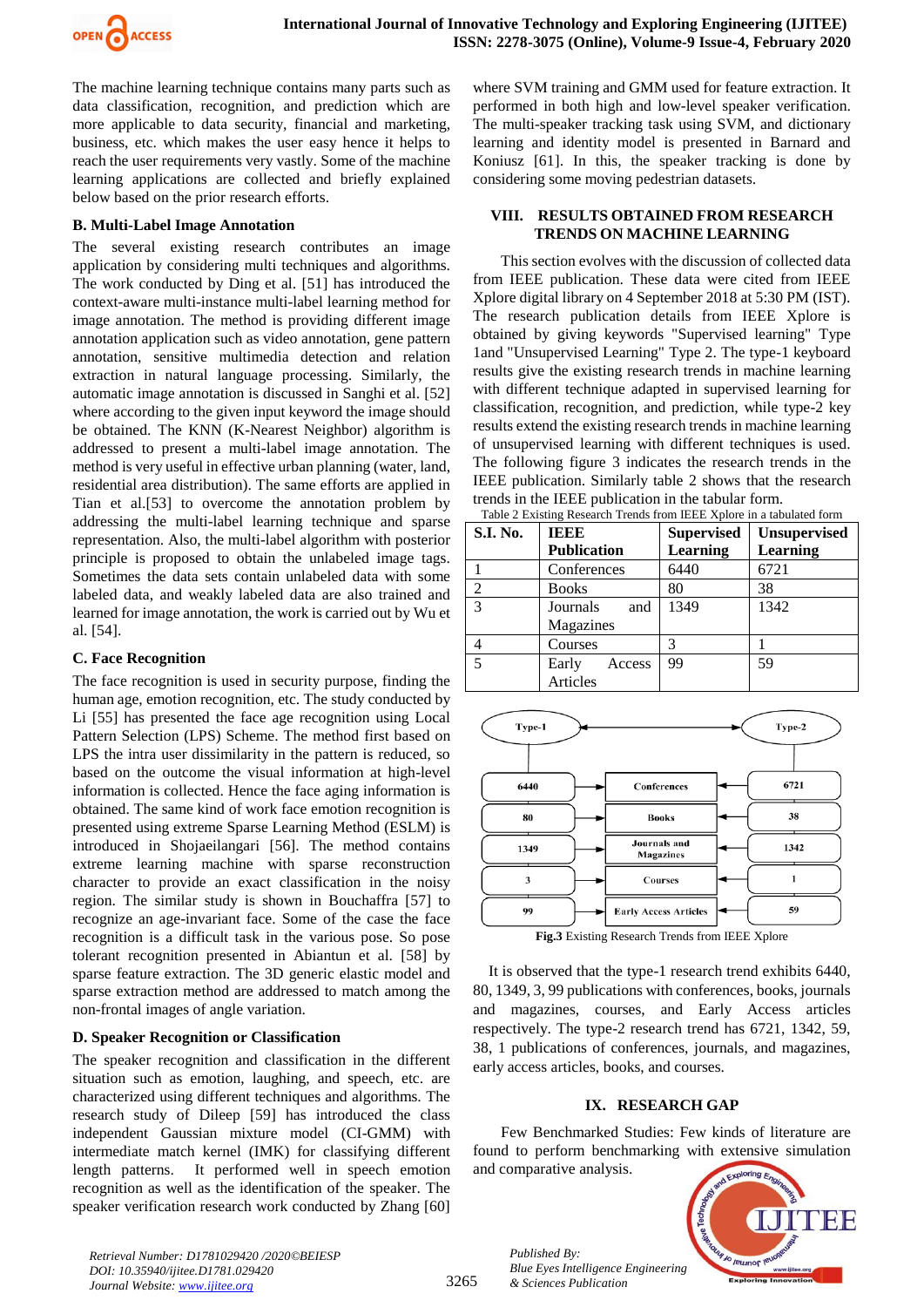Benchmarking gives an insight into the performance efficiency of a proposed approach, and it's superiority as compared to the state of art baselines.

#### **X. CONCLUSIONS**

This study describes the best machine learning methods, algorithms, and mechanisms which is suitable for solving the different kinds of issues. The recent prior research works of machine learning with various schemes and their exhibited efficient as well as limited outcomes are discussed in the literature study part.

Based on the evaluation criteria the methods perform well in order to provide a prediction, segmentation and classification which are briefly explained in the present investigation study.

#### **REFERENCES**

- 1. P. Louridas and C. Ebert, "Machine Learning," in IEEE Software, vol. 33, no. 5, pp. 110-115, Sept.-Oct. 2016.
- 2. Jordan MI, Mitchell TM. Machine learning: Trends, perspectives, and prospects. Science. 2015 Jul 17;349(6245):255-60.
- 3. H. He, T. M. McGinnity, S. Coleman and B. Gardiner, "Linguistic Decision Making for Robot Route Learning," in IEEE Transactions on Neural Networks and Learning Systems, vol. 25, no. 1, pp. 203-215, Jan. 2014.
- 4. Z. Jiang, S. Shekhar, X. Zhou, J. Knight and J. Corcoran, "Focal-Test-Based Spatial Decision Tree Learning," in IEEE Transactions on Knowledge and Data Engineering, vol. 27, no. 6, pp. 1547-1559, 1 June 2015.
- 5. A. Santos Brandao and D. Calhau Jorge, "Artificial Neural Networks Applied to Image Steganography," in IEEE Latin America Transactions, vol. 14, no. 3, pp. 1361-1366, March 2016.
- 6. M. Mahmud, M. S. Kaiser, A. Hussain and S. Vassanelli, "Applications of Deep Learning and Reinforcement Learning to Biological Data," in IEEE Transactions on Neural Networks and Learning Systems, vol. 29, no. 6, pp. 2063-2079, June 2018.
- 7. L. Shao, D. Wu and X. Li, "Learning Deep and Wide: A Spectral Method for Learning Deep Networks," in IEEE Transactions on Neural Networks and Learning Systems, vol. 25, no. 12, pp. 2303-2308, Dec. 2014.
- 8. Y. Qiu et al., "Knowledge discovery for pancreatic cancer using inductive logic programming," in IET Systems Biology, vol. 8, no. 4, pp. 162-168, 8 2014.
- 9. H. Van Nguyen and F. Porikli, "Support Vector Shape: A Classifier-Based Shape Representation," in IEEE Transactions on Pattern Analysis and Machine Intelligence, vol. 35, no. 4, pp. 970-982, April 2013.
- 10. Y. Rahulamathavan, R. C. -. Phan, S. Veluru, K. Cumanan and M. Rajarajan, "Privacy-Preserving Multi-Class Support Vector Machine for Outsourcing the Data Classification in Cloud," in IEEE Transactions on Dependable and Secure Computing, vol. 11, no. 5, pp. 467-479, Sept.-Oct. 2014.
- 11. Z. He, A. Cichocki, S. Xie and K. Choi, "Detecting the Number of Clusters in n-Way Probabilistic Clustering," in IEEE Transactions on Pattern Analysis and Machine Intelligence, vol. 32, no. 11, pp. 2006-2021, Nov. 2010.
- 12. M. Kusy and R. Zajdel, "Application of Reinforcement Learning Algorithms for the Adaptive Computation of the Smoothing Parameter for Probabilistic Neural Network," in IEEE Transactions on Neural Networks and Learning Systems, vol. 26, no. 9, pp. 2163-2175, Sept. 2015.
- 13. T. Teng, A. Tan and J. M. Zurada, "Self-Organizing Neural Networks Integrating Domain Knowledge and Reinforcement Learning," in IEEE Transactions on Neural Networks and Learning Systems, vol. 26, no. 5, pp. 889-902, May 2015.
- 14. J. Chien and Y. Ku, "Bayesian Recurrent Neural Network for Language Modeling," in IEEE Transactions on Neural Networks and Learning Systems, vol. 27, no. 2, pp. 361-374, Feb. 2016.
- 15. F. Wu et al., "Weakly Semi-Supervised Deep Learning for Multi-Label Image Annotation," in IEEE Transactions on Big Data, vol. 1, no. 3, pp. 109-122, 1 Sept. 2015.
- 16. D. Li, S. Yao and Y. Wang, "Processor Design Space Exploration via Statistical Sampling and Semi-Supervised Ensemble Learning," in IEEE Access, vol. 6, pp. 25495-25505, 2018.
- 17. C. Mera and J. William Branch, "A Survey on Class Imbalance Learning on Automatic Visual Inspection," in IEEE Latin America Transactions, vol. 12, no. 4, pp. 657-667, June 2014.
- 18. X. Liu et al., "Random Forest Construction With Robust Semisupervised Node Splitting," in IEEE Transactions on Image Processing, vol. 24, no. 1, pp. 471-483, Jan. 2015.
- 19. A. Reynen and P. Audet, "Supervised machine learning on a network scale: application to seismic event classification and detection," in Geophysical Journal International, vol. 210, no. 3, pp. 1394-1409, May 2017.
- 20. P. Campigotto, A. Passerini and R. Battiti, "Active Learning of Pareto Fronts," in IEEE Transactions on Neural Networks and Learning Systems, vol. 25, no. 3, pp. 506-519, March 2014.
- 21. M. Long, J. Wang, Y. Cao, J. Sun and P. S. Yu, "Deep Learning of Transferable Representation for Scalable Domain Adaptation," in IEEE Transactions on Knowledge and Data Engineering, vol. 28, no. 8, pp. 2027-2040, 1 Aug. 2016.
- 22. R. Kemker and C. Kanan, "Self-Taught Feature Learning for Hyperspectral Image Classification," in IEEE Transactions on Geoscience and Remote Sensing, vol. 55, no. 5, pp. 2693-2705, May 2017.
- 23. Nichols KA, Okamura AM. Methods to segment hard inclusions in soft tissue during autonomous robotic palpation. IEEE Transactions on Robotics. 2015 Apr;31(2):344-54.
- Lunga D, Yang HL, Reith A, Weaver J, Yuan J, Bhaduri B. Domain-Adapted Convolutional Networks for Satellite Image Classification: A Large-Scale Interactive Learning Workflow. IEEE Journal of Selected Topics in Applied Earth Observations and Remote Sensing. 2018 Mar;11(3):962-77.
- 25. Gönen M, Khan S, Kaski S. Kernelized Bayesian matrix factorization. InInternational Conference on Machine Learning 2013 Feb 13 (pp. 864-872).
- 26. R. Zitlau, B. Hoyle, K. Paech, J. Weller, M. M. Rau and S. Seitz, "Stacking for machine learning redshifts applied to SDSS galaxies," in Monthly Notices of the Royal Astronomical Society, vol. 460, no. 3, pp. 3152-3162, April 2016
- 27. P. Graff, F. Feroz, M. P. Hobson and A. Lasenby, "SKYNET: an efficient and robust neural network training tool for machine learning in astronomy," in Monthly Notices of the Royal Astronomical Society, vol. 441, no. 2, pp. 1741-1759, May 2014.
- 28. M. De Filippo De Grazia, D. Zucchetto, A. Testolin, A. Zanella, M. Zorzi and M. Zorzi, "QoE Multi-Stage Machine Learning for Dynamic Video Streaming," in IEEE Transactions on Cognitive Communications and Networking, vol. 4, no. 1, pp. 146-161, March 2018.
- 29. E. Giacoumidis, A. Matin, J. Wei, N. J. Doran, L. P. Barry and X. Wang, "Blind Nonlinearity Equalization by Machine-Learning-Based Clustering for Single- and Multichannel Coherent Optical OFDM," in Journal of Lightwave Technology, vol. 36, no. 3, pp. 721-727, Feb.1, 1 2018.
- 30. Ge, Zhiqiang, et al. "Data mining and analytics in the process industry: the role of machine learning." IEEE Access 5 (2017): 20590-20616.
- 31. T. S. Abdelgayed, W. G. Morsi and T. S. Sidhu, "Fault Detection and Classification Based on Co-training of Semisupervised Machine Learning," in IEEE Transactions on Industrial Electronics, vol. 65, no. 2, pp. 1595-1605, Feb. 2018.
- Lam D, Wunsch D. Unsupervised feature learning classification with radial basis function extreme learning machine using graphic processors. IEEE transactions on cybernetics. 2017 Jan;47(1):224-31
- 33. Azmat F, Chen Y, Stocks N. Analysis of spectrum occupancy using machine learning algorithms. IEEE Transactions on Vehicular Technology. 2016 Sep;65(9):6853-60.
- 34. Zhang Q, Yang LT, Chen Z. Deep computation model for unsupervised feature learning on big data. IEEE Transactions on Services Computing. 2016 Jan 1;9(1):161-71.
- 35. Pradhan, Biswajeet. "A comparative study on the predictive ability of the decision tree, support vector machine and neuro-fuzzy models in landslide susceptibility mapping using GIS." Computers & Geosciences 51 (2013): 350-365.



*Retrieval Number: D1781029420 /2020©BEIESP DOI: 10.35940/ijitee.D1781.029420 Journal Website: www.ijitee.org*